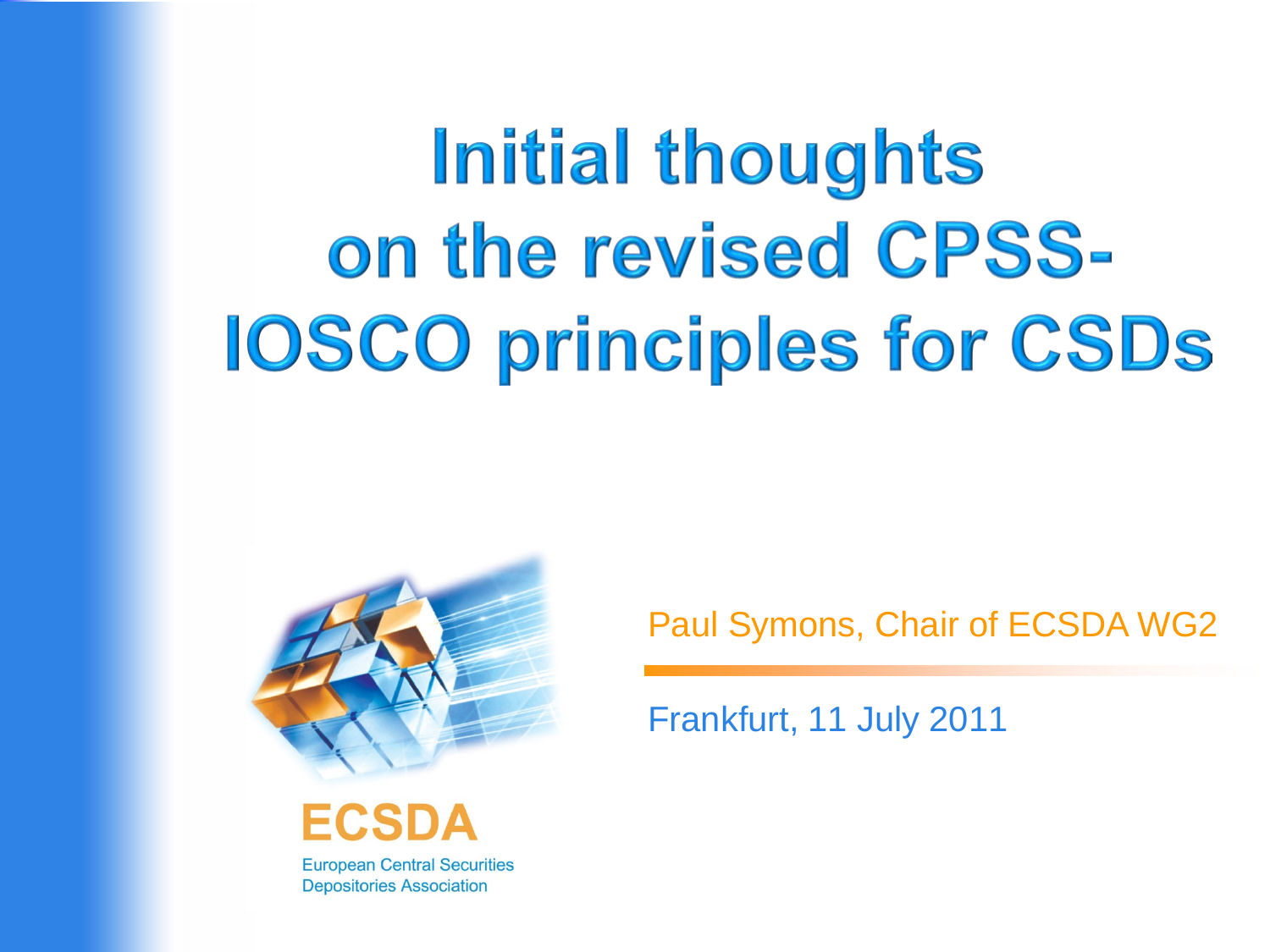



- 1. Better differentiating between FMI types
- 2. Ensuring consistency with other initiatives
- 3. CSDs' role in monitoring externalities
- 4. The notion of indirect participants in CSDs
- 5. Other issues for discussion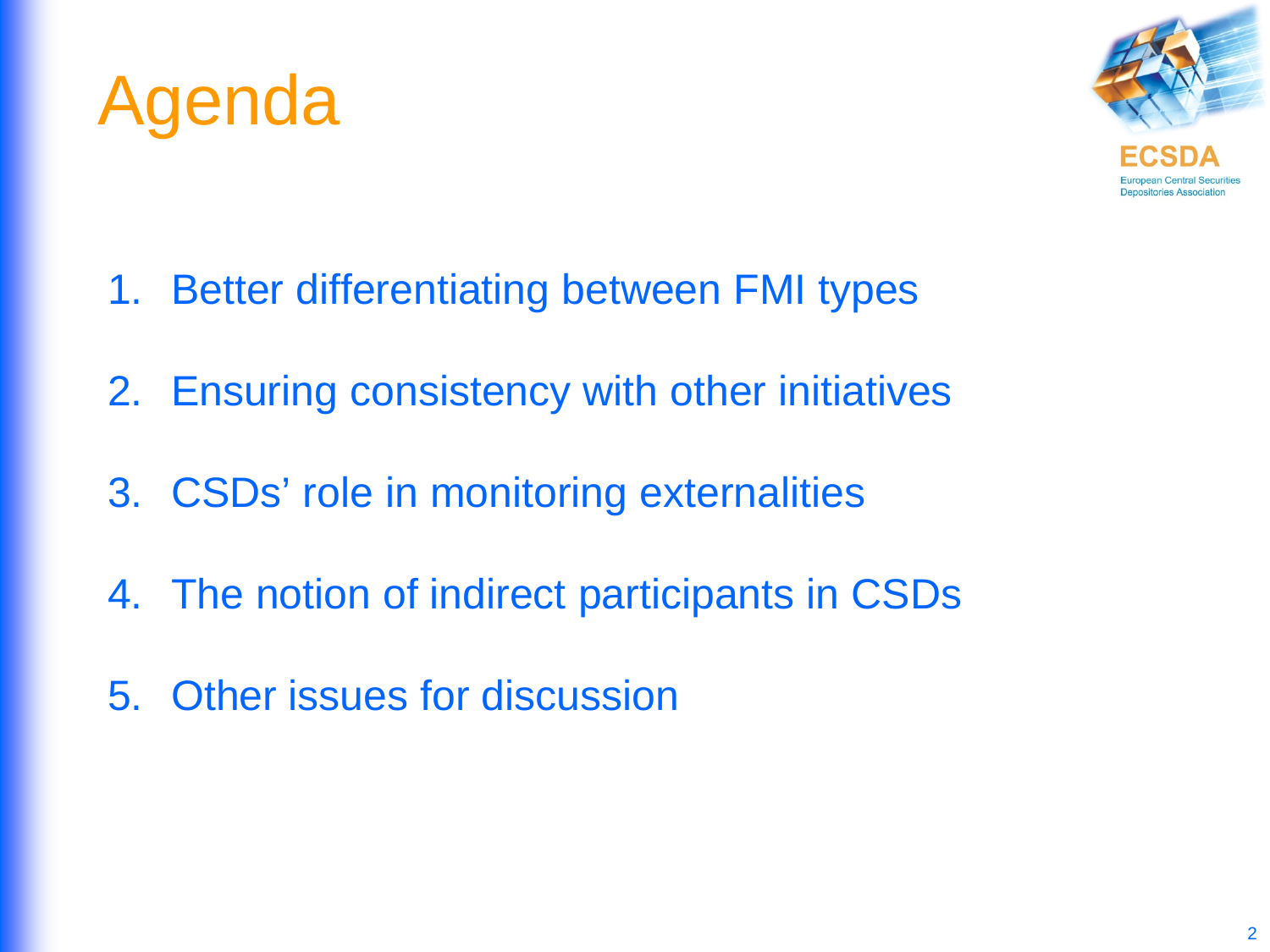### 1) Different FMI types



ECSDA understands the rationale for a single set of standards across FMIs. However:



In practice, some principles apply to *different degrees* to each FMI type.



#### **The differences between payment systems, CCPs, CSDs and TRs could be more clearly recognised within each principle.**

Unlike CCPs, CSDs will not be mandated to become more "systemically important" in the future. Their different risk profile (lower than CCPs) must be reflected in the principles.

The "remaining" RSSSs could be merged in to the new principles for more clarity.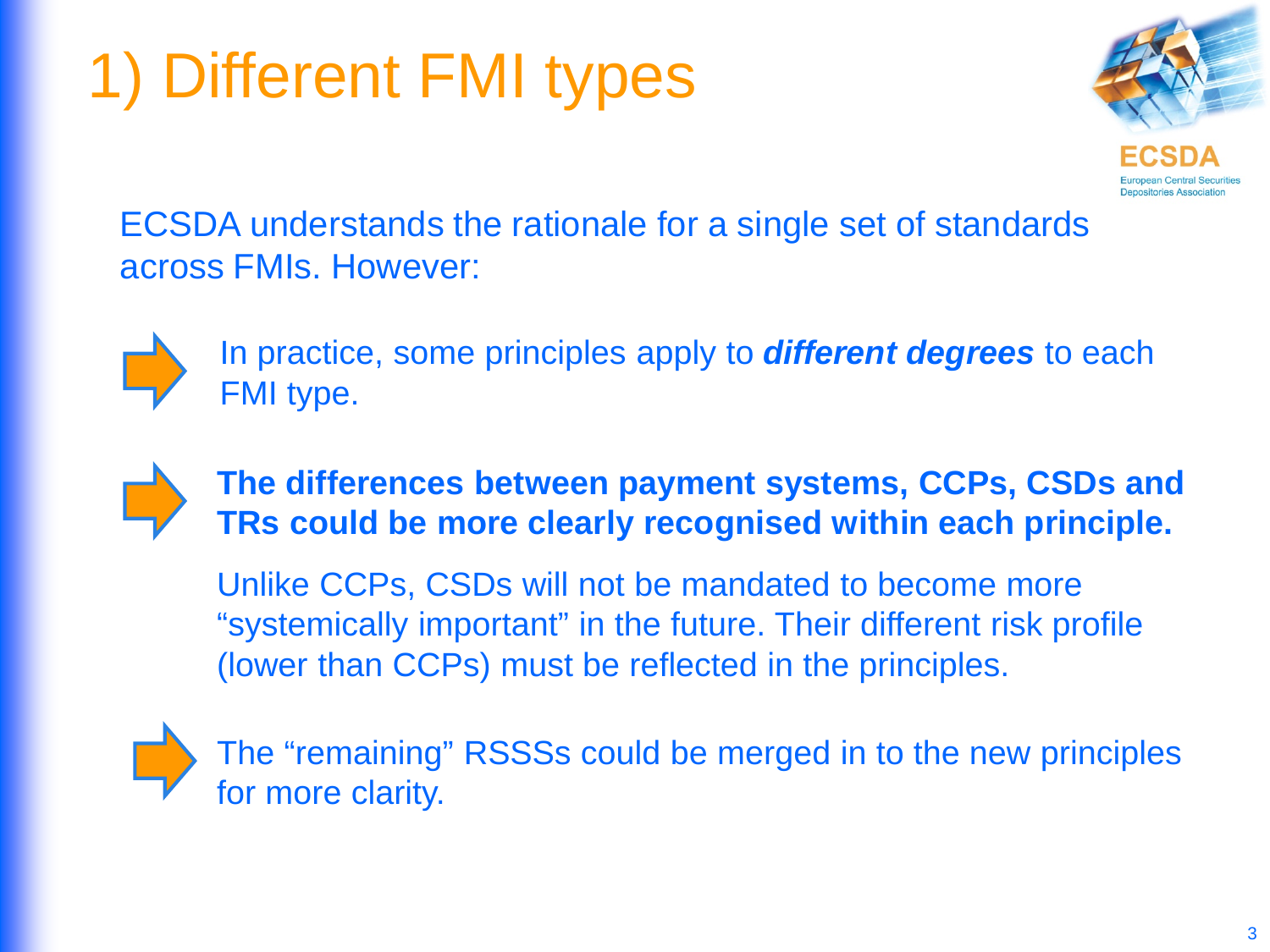## 2) Consistency with other initiatives



ECSDA believes that the FMI principles should be **the single, global reference** for CSD oversight and supervision.



**ESCB-CESR recommendations** should no longer be required on top of CPSS-IOSCO principles.

**Coordination is needed with other bodies (ESMA, AGC etc.)** to avoid overlapping questionnaires and requirements.

**The future EU legislation on CSDs should be fully consistent with the new CPSS-IOSCO principles** We should avoid a "regulatory arbitrage" between the two Cf. future ESMA technical standards, to be elaborated in cooperation with the ESCB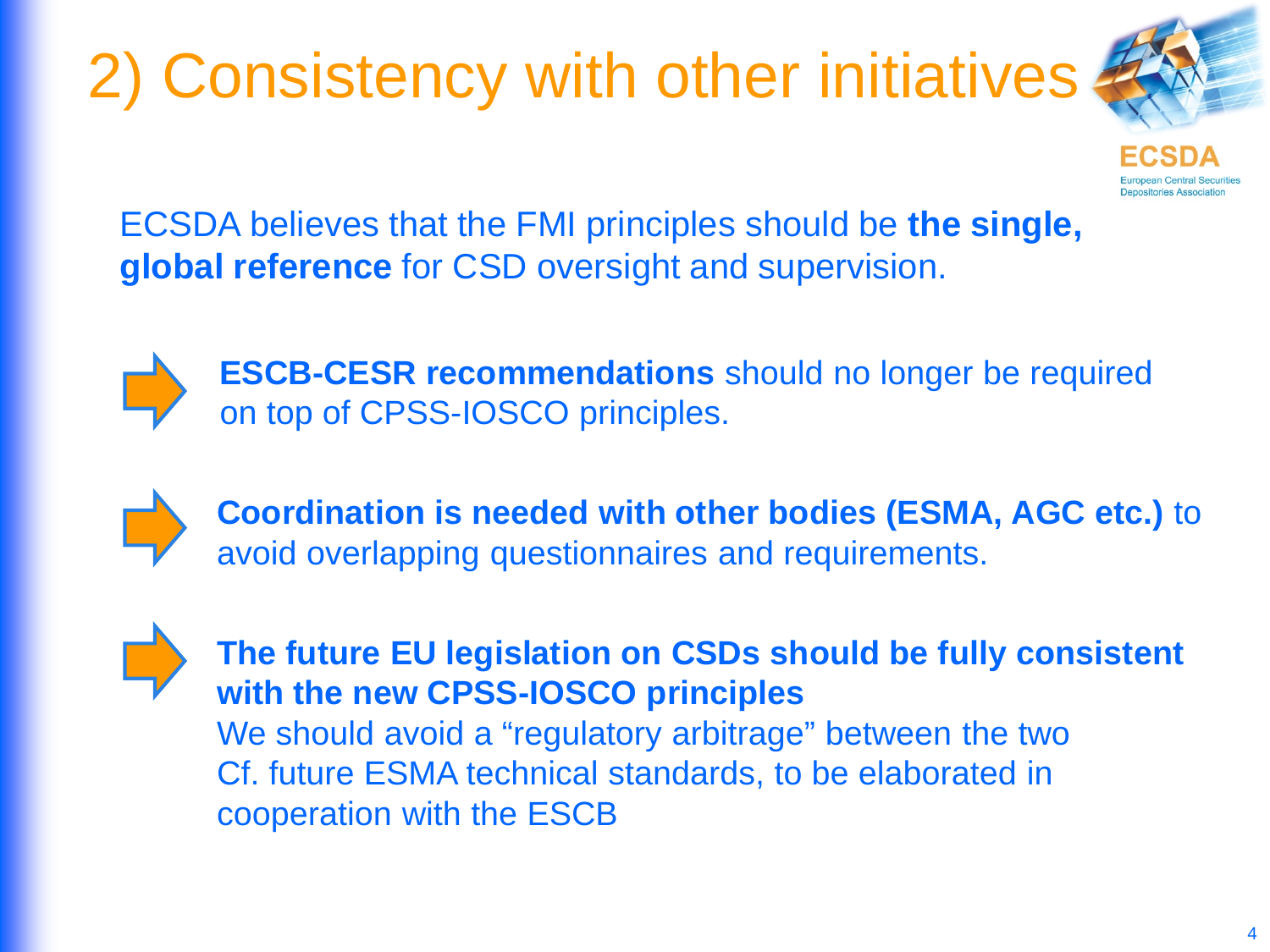### 3) Monitoring externalities



The new principles seem to require FMIs to monitor and control externalities on which they have very little visibility, for example:



Principle #5: **Collateral** 

Difficulty to fully eliminate **"wrong way risk"** in practice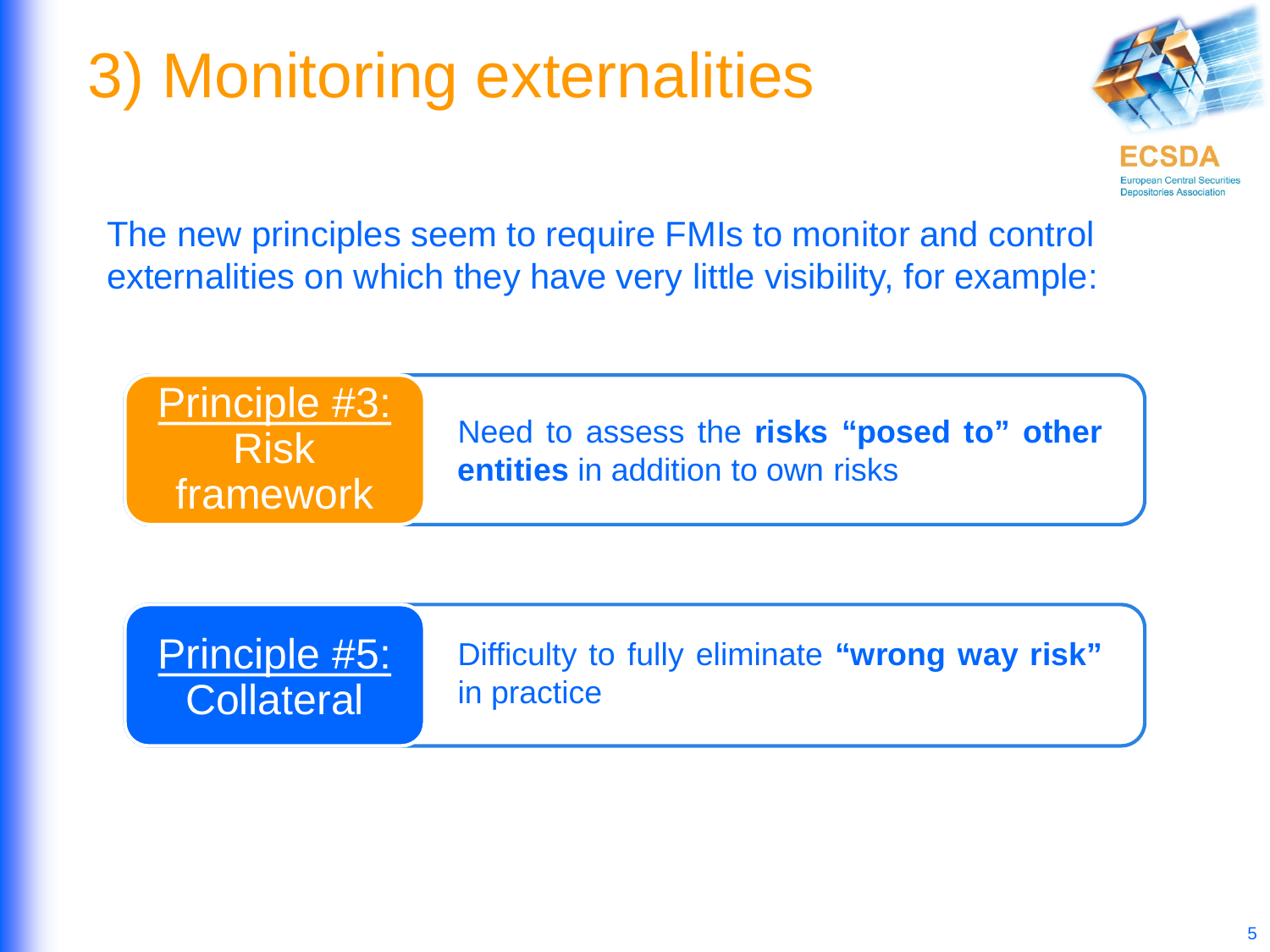### 4) Indirect participants



Principle # 19: **Tiered** participation

Competition & data confidentiality issues when requesting **information on clients' clients**

- No equivalent to "GCMs" in CSDs
- **CSDs would need to ask their users to communicate the** identity of their own clients.
- **Most CSDs do not have the tools (legally, regulatory or** operationally) to gather such information today.
- **Users might not want to share such information with CSDs,** both for competition and data confidentiality reasons.



*Regulators have a role to play and are better placed than CSDs to request users to disclose client information.*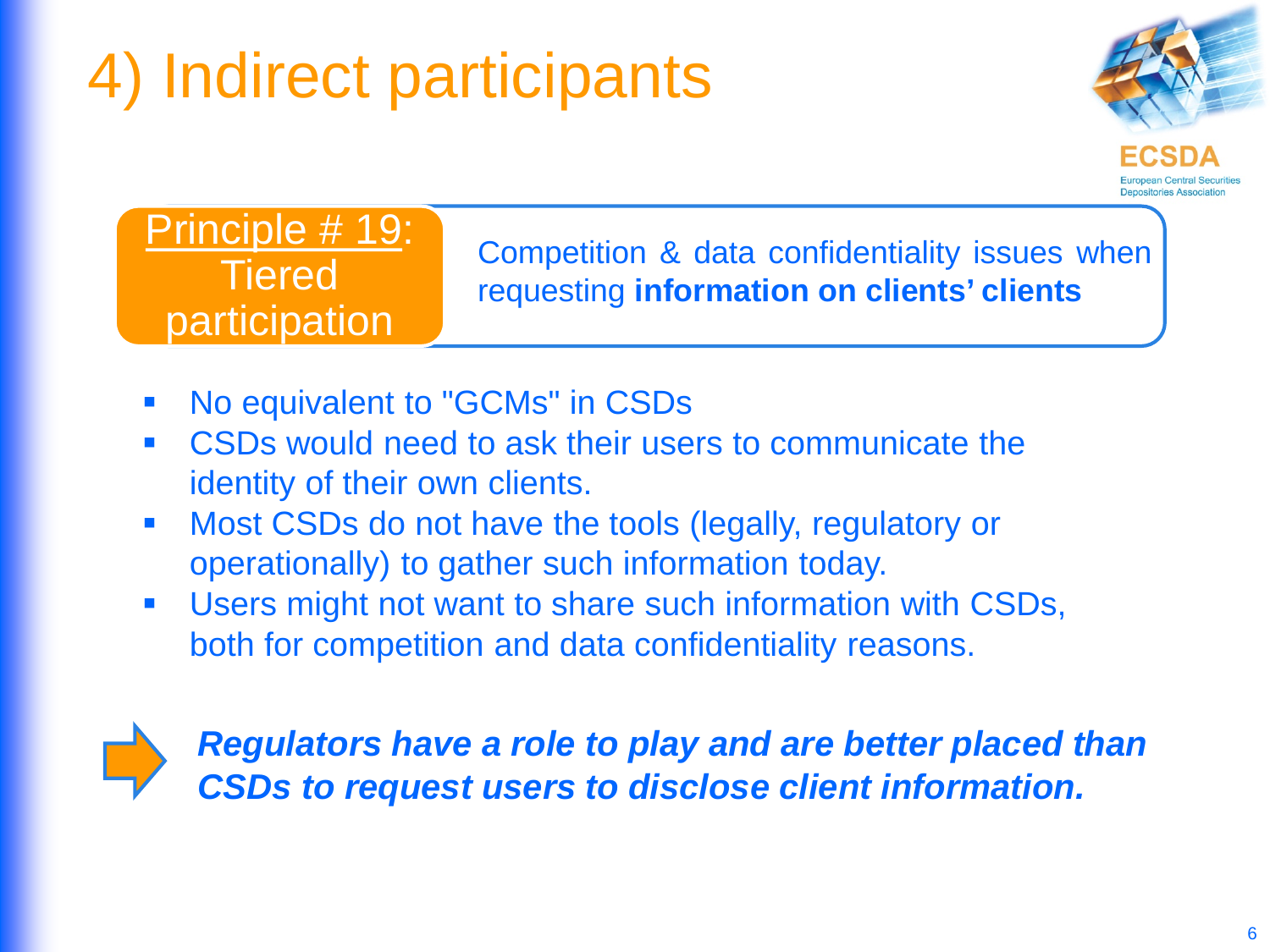### 5) Other issues for discussion



| <b>Principle 9 on</b><br>"money<br>settlements"         | No reference to how FMIs should "minimise and<br>strictly control the credit and liquidity risk" arising<br>from the use of CoBM, and how regulators will<br>assess this.<br>RSSS refer to rec.# 10 on settlement assets and<br>rec.# 9 on credit risk |
|---------------------------------------------------------|--------------------------------------------------------------------------------------------------------------------------------------------------------------------------------------------------------------------------------------------------------|
|                                                         | $\rightarrow$ Should Principle 9 not make the link to<br><b>Principles 4, 5 and 7?</b>                                                                                                                                                                 |
| <b>Principle 15</b><br>and FMI<br>resolution<br>regimes | Reference to an "orderly wind down" of FMIs:<br>discussion is still ongoing on a potential resolution<br>regime, made difficult by the systemic nature of FMIs                                                                                         |
|                                                         | > FMIs should be involved in further discussing<br>this issue with CPSS-IOSCO and relevant<br>regulators                                                                                                                                               |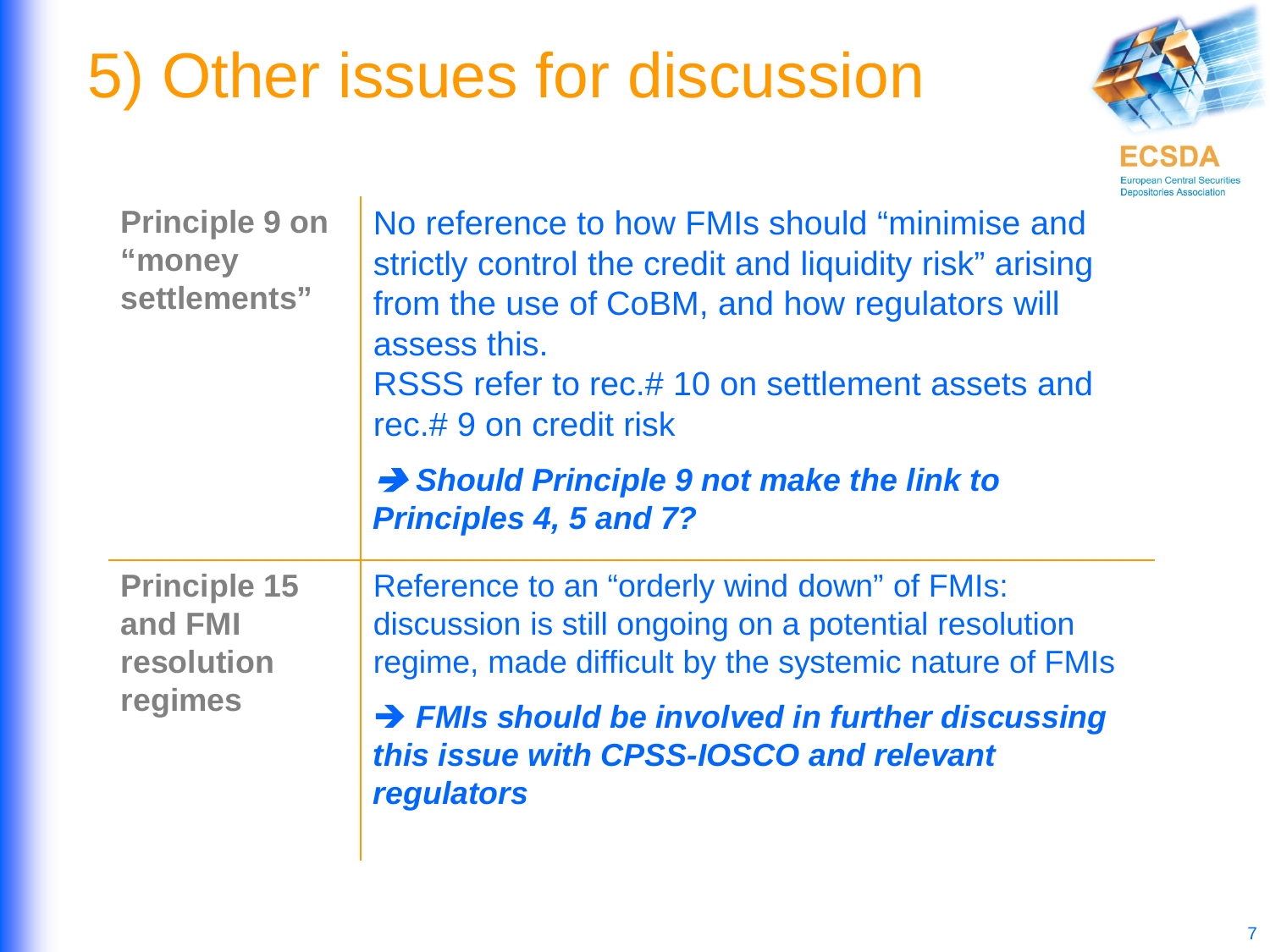### 5) Other issues for discussion



| <b>Assessment</b>                     | Will there be a public consultation on the revised                                                                                              |
|---------------------------------------|-------------------------------------------------------------------------------------------------------------------------------------------------|
| methodology                           | methodology before it is released in early 2012?                                                                                                |
| <b>Timeline for</b><br>implementation | Assessment methodology only known in early 2012<br>CSD legislation & accompanying technical standards<br>unlikely to be adopted before end 2012 |



*2012 deadline appears unrealistic. Timeline for implementation needs to take into account upcoming EU standards*